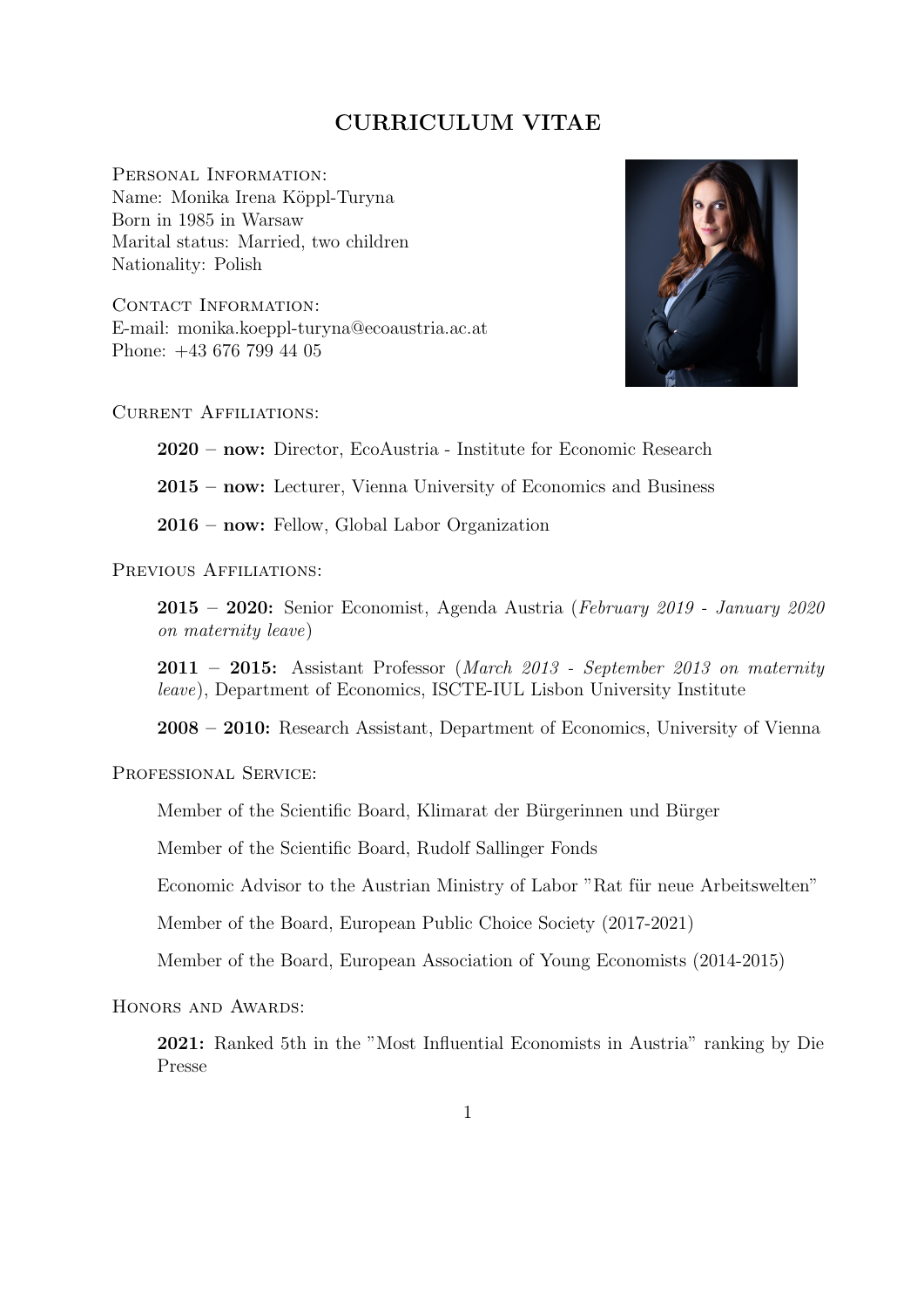2020: Ranked 12th in the "Most Influential Economists in Austria" ranking by Die Presse

2019: Ranked 11th in the "Most Influential Economists in Austria" ranking by Die Presse

2019: Ranked 14th in the "Most Influential Female Economists in the DACH region" ranking by Frankfurter Allgemeine Zeitung

2018: Ranked 18th in the "Most Influential Economists in Austria" ranking by Die Presse

2017: Best Poster Award – Annual Meeting of the European Association of Labour Economists

2015: Young Economist Award for a best paper by a young economist awarded by the Austrian Economic Association

2011: Wicksell Prize for a best paper by a young economist awarded by the European Public Choice Society

VISITING POSITIONS:

2015: Visiting Lecturer, Department of Management, Warsaw University

2014: Visiting Lecturer, Department of Management, Warsaw University

TESTIMONIES:

2021: Parliamentary Committee for Budget Affairs, Austrian Parliament

2021: Parliamentary Committee for Family Affairs, Austrian Parliament

2020: Parliamentary Committee for Budget Affairs, Austrian Parliament

EDUCATION:

2020: Habilitation *(venia legendi)* in Economics, Johannes Kepler University Linz

**2011:** PhD in Economics, with honors ("mit Auszeichnung bestanden"), University of Vienna

2008: M.A. in Economics (Magisterstudium Volkswirtschaftslehre), with honors ("mit Auszeichnung bestanden"), University of Vienna

2008: M.A. in International Economics, summa cum laude, Warsaw University

2006: B.A. in Economics, summa cum laude, Warsaw University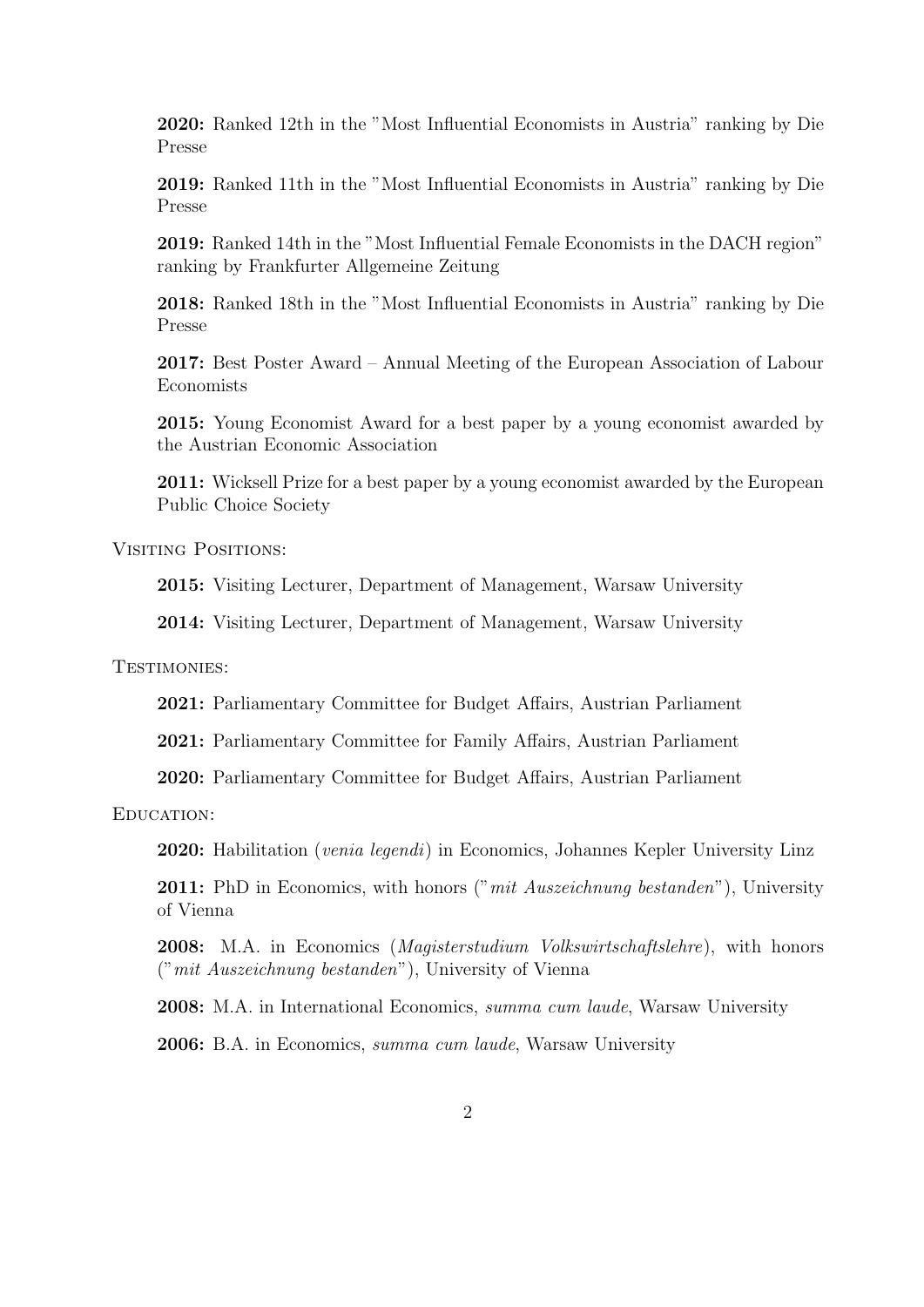## PUBLICATIONS: Peer–reviewed publications:

Determinanten und Effekte von Venture Capital und Private Equity: Eine Literaturanalyse, with Stefan Köppl, Johannes Berger and Ludwig Strohner, forthcoming in List Forum für Wirtschafts- und Finanzpolitik

Redistribution within the tax-benefit system in Austria (with Michael Christl, Denes Kucsera and Hanno Lorenz), forthcoming in Economic Analysis and Policy

Gender gap in voting: Evidence from actual ballots, forthcoming in Party Politics

Public sector efficiency in Europe: Long-run trends, recent developments and determinants (with Michael Christl and Denes Kucsera), 2020, Kyklos, Vol. 73(2), pp. 253-290

Gender wage gap and the role of skills and tasks: evidence from the Austrian PIAAC data set (with Michael Christl), 2020, Applied Economics, Vol. 52, pp. 113-134

Disentangling fiscal effects of local constitutions (with Jarosław Kantorowicz), 2019, Journal of Economic Behavior and Organization, Vol. 163, pp. 63-87

Wage differences between immigrants and natives in Austria: The role of literacy skills (with Michael Christl and Phillipp Gnan), 2018, online first in Journal of Ethnic and Migration Studies

Do equalization payments affect subnational borrowing? Evidence from regression discontinuity (with Hans Pitlik), European Journal of Political Economy, 2018, Vol. 52, pp. 84-108

Returns to Skills or Returns to Tasks? A Comment on Hanushek et al. (2015) (with Michael Christl), Economics Bulletin, 2018, 38(2)

Some thoughts on Frey's "Proposals for a democracy of the future", Homo Oeconomicus, 2018, 35(1-2), pp. 127-131 (invited contribution)

Public sector accounting in the European Union member states - assessment of practices and their compatibility with IPSAS (with Jan Turyna, in Polish), Management Issues, 2018, 16(72), pp 34-61

Effects of tax competition on employment in the public sector: A simulation model for Austria (with Michael Christl), Empirica. Journal of European Economics, 2017, 45(3), pp. 607-638

Revisiting the employment effects of minimum wages in Europe (with Michael Christl and Denes Kucsera), German Economic Review, 2017, 19(4), pp. 426-465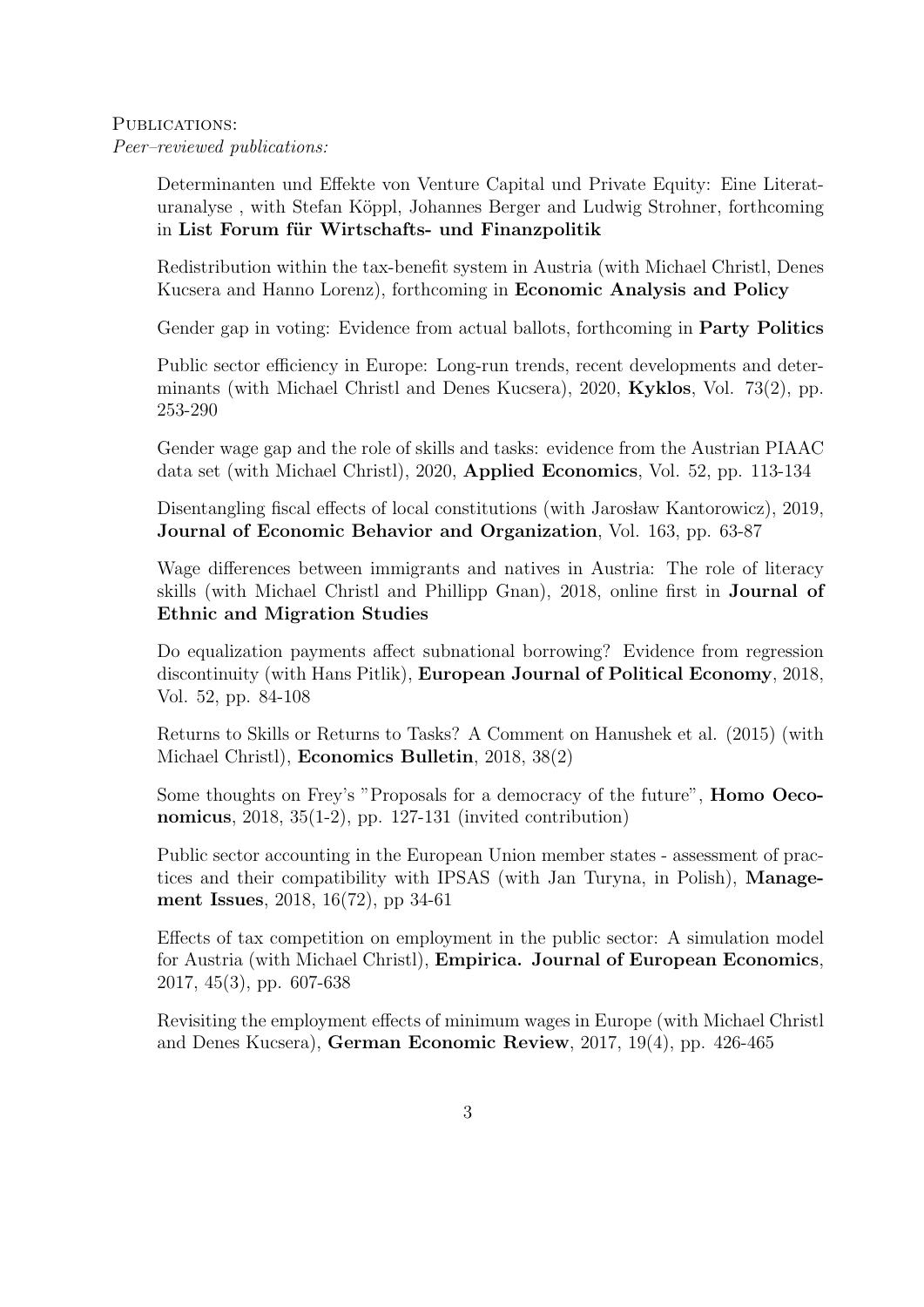Work incentives and distributional effects of the tax reform 2016 (with Michael Christl and Denes Kucsera), International Journal of Microsimulation, 2017, 10(2)

Okun's Law in Austria (with Michael Christl and Denes Kucsera), Danube: Law and Economics Review 2/2017

Opportunistic politicians and fiscal outcomes: the curious case of Vorarlberg, Public Choice, 2016, Vol. 168(3), pp. 177-216

Structural unemployment after the crisis in Austria (with Michael Christl and Denes Kucsera), IZA Journal of European Labor Studies, 2016, 5(12)

Effects of collective minimum wages on youth employment in Austria (with Michael Christl and Denes Kucsera), Empirica. Journal of European Economics, 2016, 44(4), pp. 781-805

The effects of fiscal autonomy on the size of public sector and the strength of political budget cycles in local expenditure (with Grzegorz Kula, Agata Balmas and Kamila Waclawska), Local Government Studies, 2016, 42(5), pp. 785-820

Campaign finance regulations and policy convergence: The role of interest groups and valence, European Journal of Political Economy, 2014, Vol. 33, pp. 1–19

Estimation of Party Positions: A Comment on Schofield and Zakharov (2010), Public Choice, 2012, Vol. 153 (1-2), pp. 163–169

Spatial Analysis of the Polish Parliament 2007–2010, Politics in Central Europe, 2010, 6(2), pp. 40–77

Under review/In revision:

Syndication networks and company survival: evidence from European venture capital deals, mit Stefan Köppl und Dimitris Christopoulos EcoAustria Research Paper no 16 Revise & Resubmit

The effect of quotas on female representation in local politics, mit Jaroslaw Kantorowicz EcoAustria Research Paper no 15

Electoral systems and women's representation in politics, mit Jarosław Kantorowicz, Agenda Austria Working Paper no. 20

Evaluating Effects of ICT Core Elements on CO2 Emissions: Recent Evidence from OECD Countries , with Wolfgang Briglauer and Wolfgang Schwarzbauer

Current working papers:

Government-backed venture capital investments and performance of companies: the role of networks, with Dimitris Christopoulos and Stefan Köppl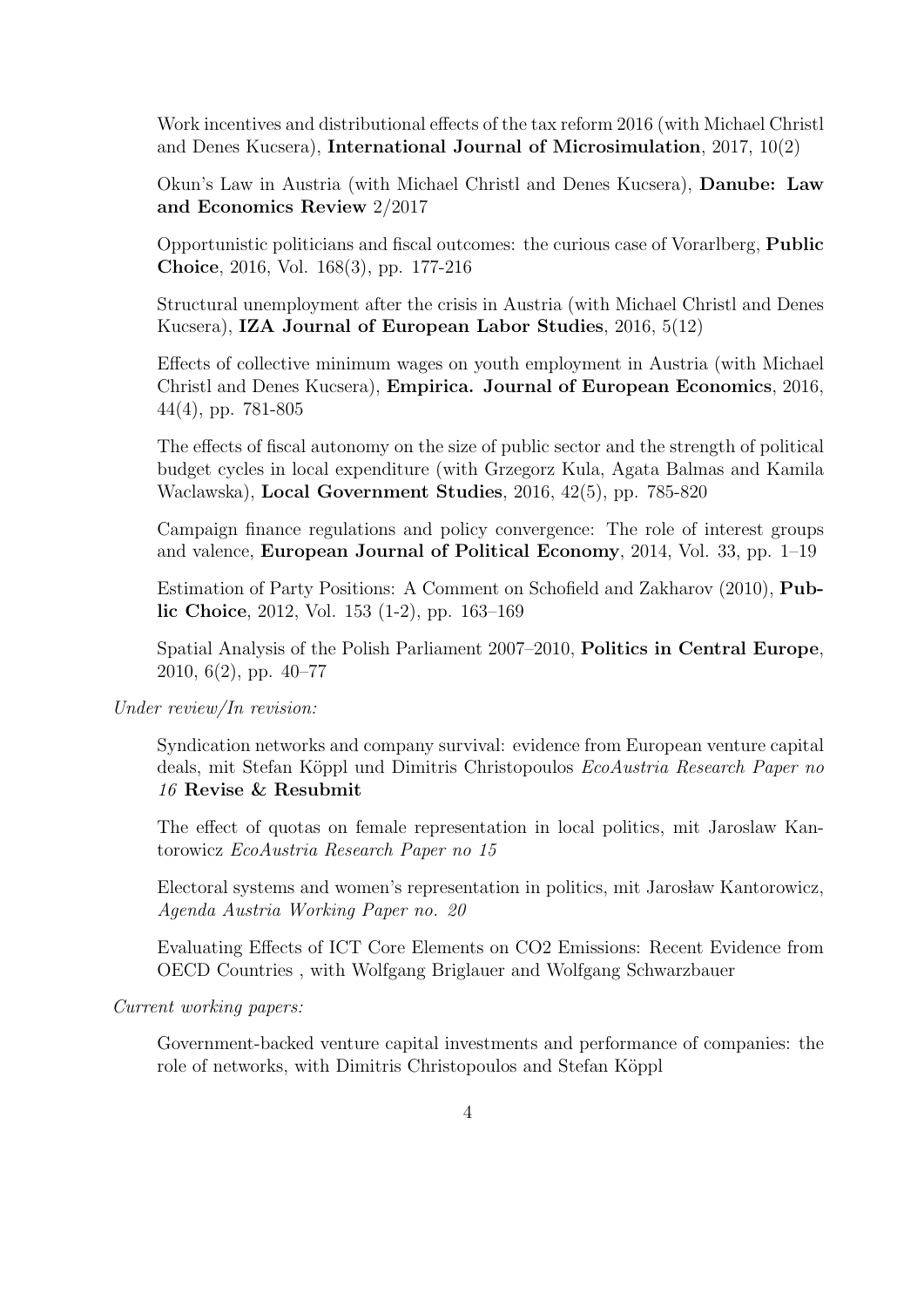Growth of public consumption in Austria: testing Wagner's law and Baumol's cost disease, with Reinhard Neck and Denes Kucsera Agenda Austria Working Paper no. 10

Public funding of parties and political polarization Agenda Austria Working Paper no. 3

Cushion or catalyst? How welfare state generosity moderates the impact of economic vulnerability on populist radical right support, mit Laurenz Ennser-Jedenastik and Linda Dezso, Agenda Austria Working Paper no. 16

Non peer–reviewed publications:

Employment Effects of Minimum Wages (with Michael Christl and Denes Kucsera), ifo DICE Report, 2019, 16 (4), pp. 1–8

Beschäftigungseffekte von Mindestlöhnen: Die Dosis macht das Gift (with Michael Christl and Denes Kucsera). Ifo Schnelldienst 02/2019. pp. 40-46

Geld ohne Arbeit? Ausgewählte wirtschaftspolitische Aspekte der Einführung eines flächendeckenden Grundeinkommens (with Michael Christl and Fabian Stephany), Wirtschaftspolitische Blätter 65 1-2018

Gründe für die Wahl zugunsten rechtspopulistischer Parteien (with Mara Gruenewald), **IW-Kurzberichte** 17.2017, Institut der deutschen Wirtschaft Köln  $(IW)$ / German Economic Institute.

Meta-Analyse zu wirtschaftlichen Auswirkungen der Migrationswelle und zur erfolgreichen Integration (with Hanno Lorenz), Wirtschaftspolitische Blätter 63 3-2016

nvestitionen: Warum wir sie brauchen und wie wir sie kriegen (with Michael Christl and Hanno Lorenz), Wirtschaftspolitische Blätter  $1/2016$ 

Policy notes:

Analyse der CO2-Abgaben im internationalen Vergleich inklusive Maßnahmen und Handlungsspielräume zur Vermeidung der Verlagerung von CO2-Emissionen (with Ludwig Strohner and Johannes Berger), Policy Note 48 der EcoAustria October 2021

International mobile Arbeitskräfte – Der neue Standortwettbewerb, (with Phillip Koch), Policy Note 47 der EcoAustria June 2021

Die Auswirkung der Digitalisierung auf CO2 Emissionen, (with Wolfgang Briglauer), Policy Note 46 der EcoAustria May 2021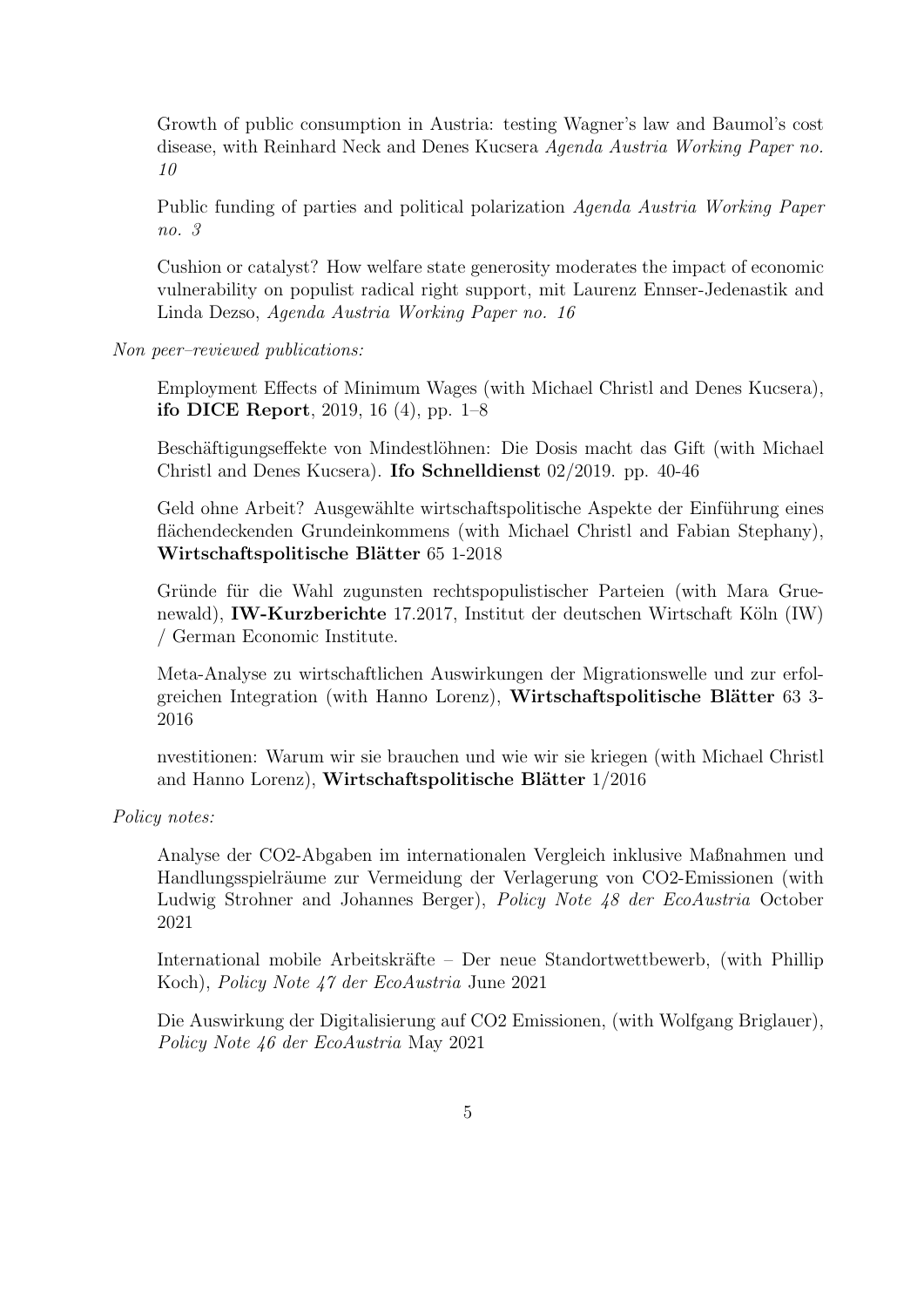Hiring Credits – Einstellungsförderungen: Was der Staat nun für den Arbeitsmarkt tun kann (with Johannes Berger), Policy Note 45 der EcoAustria, March 2021

Wird Home-Office die Einkommensschere zwischen den Geschlechtern reduzieren?, Kurzanalyse der EcoAustria, February 2021

Längere Offnungszeiten in der Kinderbetreuung: Effizienzpotentiale nutzen, Leistungen verbessern (with Nikolaus Graf), Policy Note 44 der EcoAustria, December 2020

Wie Corona die Arbeitswelt verändert (with Denes Kucsera and Hanno Lorenz), Policy Brief der Agenda Austria, September 2020

Ein Land ohne Gäste (with Denes Kucsera and Hanno Lorenz), *Policy Brief der* Agenda Austria, June 2020

Osterreich in der Corona-Krise Kapitel 6: Jenseits der Kurzarbeit: Neue Jobs braucht ¨ das Land (with Denes Kucsera and Lukas Sustala), Policy Brief der Agenda Austria, April 2020

Osterreich in der Corona-Krise Kapitel 3: Stromnachfrage zeigt Ausmass des Corona- ¨ Schocks (with Lukas Sustala), Policy Brief der Agenda Austria, April 2020

Osterreich in der Corona-Krise Kapitel 2: Wenn das Klassenzimmer nach Hause ¨ kommt (with Hanno Lorenz), Policy Brief der Agenda Austria, April 2020

Osterreich in der Corona-Krise Kapitel 1: Was die Arbeitsmarktkrise kostet (with ¨ Denes Kucsera and Lukas Sustala), Policy Brief der Agenda Austria, April 2020

Kurzarbeit: Wenn schon teuer, dann auch zielsicher, Policy Brief der Agenda Austria, March 2020

Der Motherhood Pay Gap. Policy Brief der Agenda Austria, March 2019

Echten Föderalismus braucht das Land. Policy Brief der Agenda Austria, August 2018

Die Schuldenrakete (with Denes Kucsera and Reinhard Neck). Policy Brief der Agenda Austria, March 2018

Sprache ist der Schlüssel: Integration von Migranten am Arbeitsmarkt (with Michael Christl and Phillipp Gnan). Policy Brief der Agenda Austria, March 2018

Das gefährliche Dezemberfieber grassiert (with Michael Christl). Policy Brief der Agenda Austria, December 2017

Kammern sind keine Pflichtübung (with Hanno Lorenz). Policy Brief der Agenda Austria, November 2017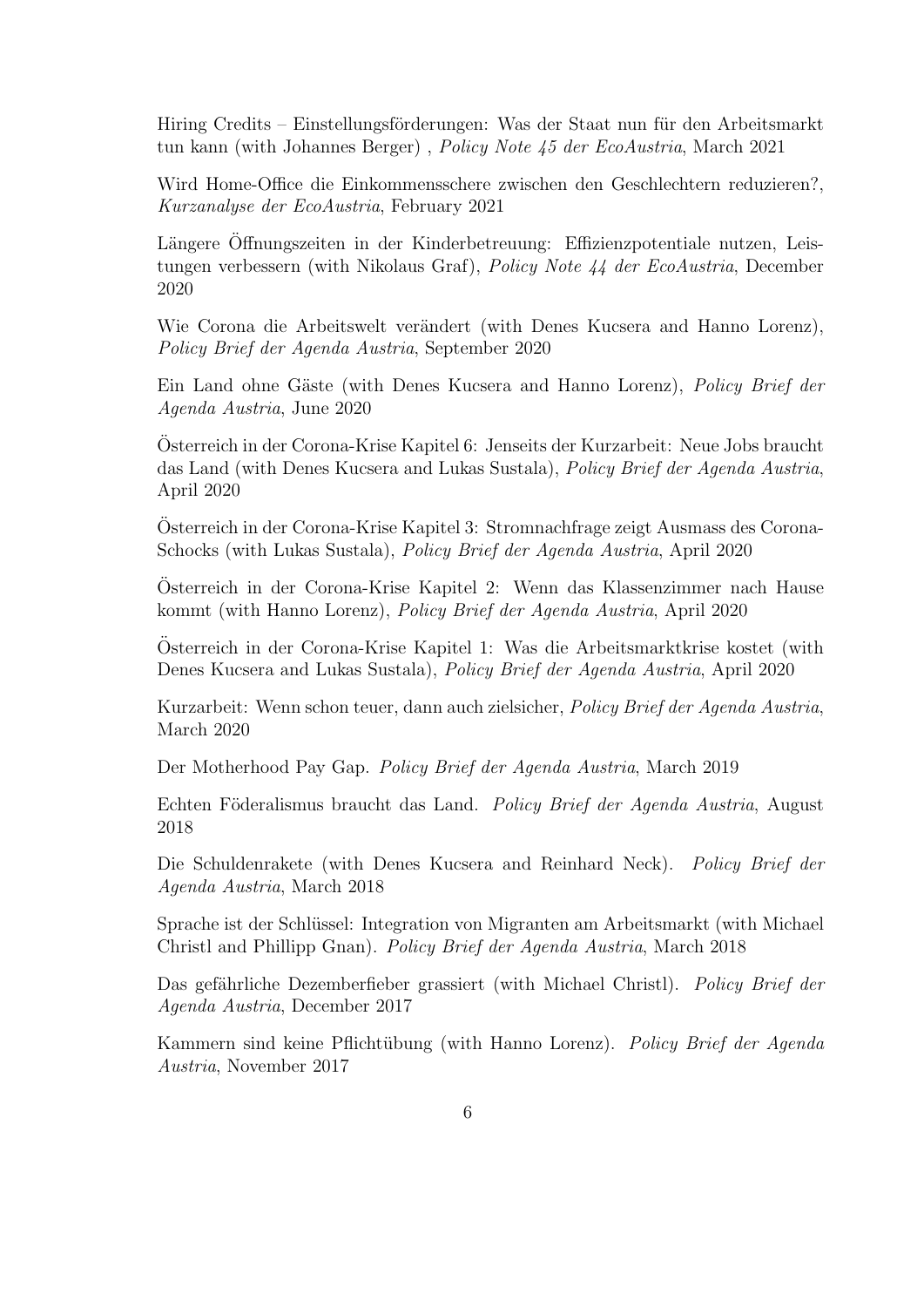Besitzt 1 Prozent der Bevölkerung 40 Prozent des Vermögens? (with Hanno Lorenz), Policy Brief der Agenda Austria, October 2017

Mind the Gap (with Michael Christl and Anna Stuergkh), Policy Brief der Agenda Austria, March 2017

Wer profitiert von der Steuerreform? (with Michael Christl and Denes Kucsera), Policy Brief der Agenda Austria, June 2017

Warum ein Mindestlohn mehr Probleme schafft, als er löst (with Michael Christl and Denes Kucsera). Policy Brief der Agenda Austria, February 2017

Geld ohne Arbeit? – Bedingungsloses Grundeinkommen. Policy Brief der Agenda Austria, January 2017

Identität schlägt Globalisierungskritik – warum Rechtspopulisten so erfolgreich sind. Policy Brief der Agenda Austria, December 2016

Ist jeder Bürger gleich viel wert?, Policy Brief der Agenda Austria, October 2016

Die Wertschöpfungsabgabe: Wen sie trifft und wen sie entlastet. Policy Brief der Agenda Austria, November 2016

Warum die duale Ausbildung in Osterreich ein Problem hat - und wie es zu lösen wäre (with Hanno Lorenz). Policy Brief der Agenda Austria, September 2016

Das Geheimnis hinter der Rekordarbeitslosigkeit, (with Michael Christl and Denes Kucsera), Policy Brief der Agenda Austria, December 2015

Chapters in books:

Reform des Finanzausgleichs unter finanzwissenschaftlichen Gesichtspunkten (with Ludwig Strohner), in Handbuch der österreichischen Finanzverfassung, Ed. Peter Bussjäger, forthcoming 2022

Resilienz im Österreichischen Föderalismus, in Krisenfester Finanzausgleich - Herausforderungen und Optionen zur Krisenbewältigung, Ed. KDZ - Zentrum für Verwaltungsforschung, forthcoming 2021

Gender wage gaps and skills (with Michael Christl), in Handbook of Labor, Human Resources and Population Economics, Ed. Klaus F. Zimmerman, online first

Is risk always good? Is risk always bad? in Finansowe uwarunkowania rozwoju organizacji gospodarczych. Ryzyko w rachunkowości i zarzadzaniu finansami. eds. Turyna J., Rak J., Warsaw 2013

Metody ilościowe w zarzadzaniu [Quantitative Methods in Management Science] in Decyzyjne systemy zarzadzania, ed. Jerzy Kisielnicki, Difin, Warsaw 2012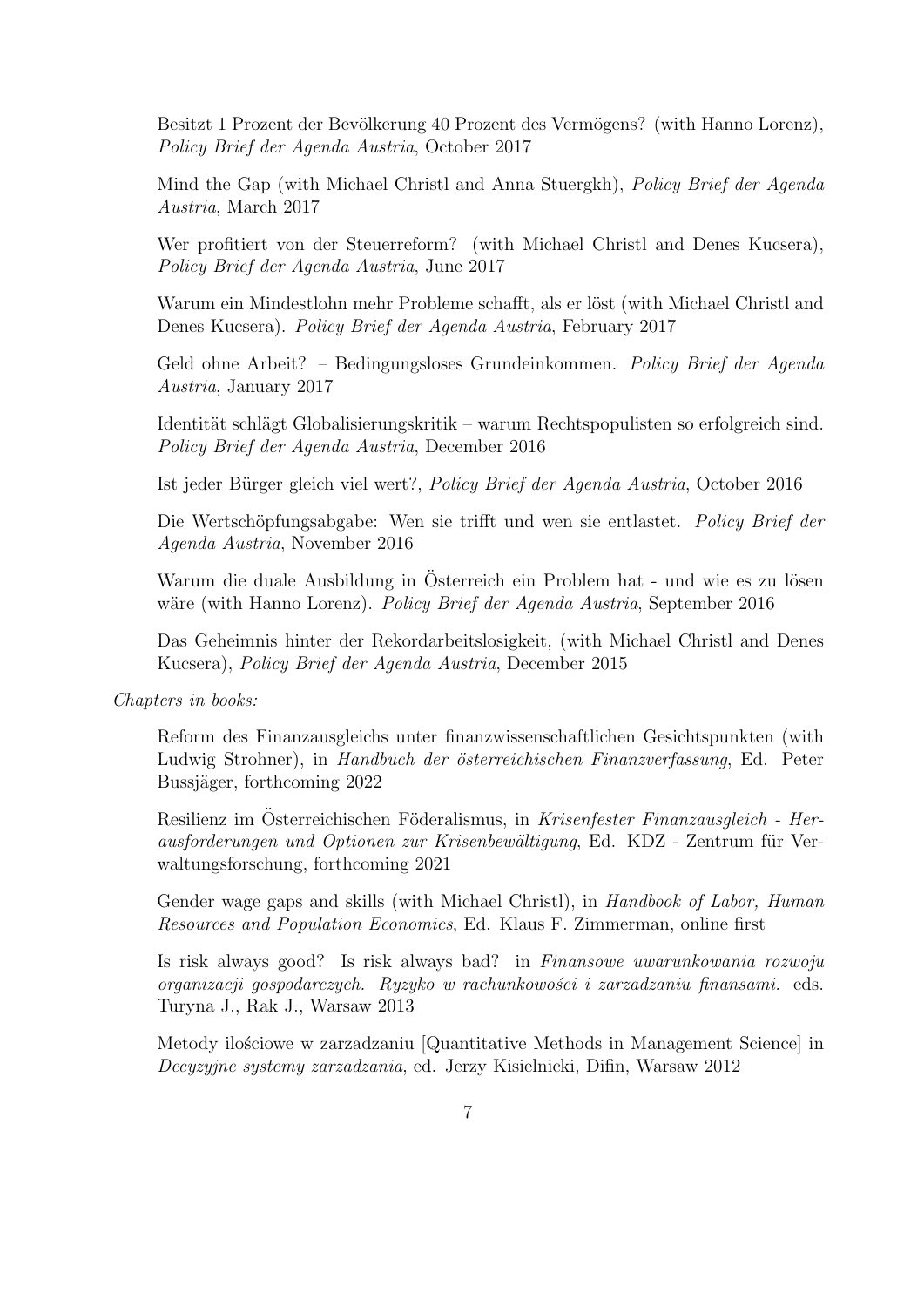Work in progress:

Syndication networks of public venture capital firms und their impact on portfolio companies, mit Stefan Köppl und Dimitris Christopoulos

Electoral systems, property taxes and firm mobility, mit Jarosław Kantorowicz

Application of spatial voting to understanding right-wing populism, mit Richard Jong a Pin

Two papers using electoral data from the 1930s: Do women vote differently? Evidence from actual voting behavior; Long-term impact of female electoral participation on local expenditure patterns (mit Christian Ochsner)

Research reports:

(2021) Bericht: Volkswirtschaftliche und fiskalische Effekte der ökosozialen Steuerreform, commissioned by the Federal Ministry of Finance

(2021) Studie: Kosten und Nutzen des Ausbaus der Elementarpädagogik, commissioned by the Federal Chamber of Commerce

(2021) Studie: COVID-19 Maßnahmen Stand der Maßnahmenauszahlung und internationaler Vergleich von COVID-19 Stützungsmaßnahmen vor dem Hintergrund der unterschiedlichen Bedeutung automatischer Stabilisatoren, commissioned by the Federal Ministry of Finance

(2021) Studie: Digitalisierung und Klimawandel: Hebeltechnologien, -anwendungen und Gesamteffekt der Digitalisierung auf die CO2 Emissionen, commissioned by the A1 Telekom

 $(2021)$  Studie: Maßnahmen zur Stärkung des Eigenkapitals, comissioned by the Ministry of Finance

(2021) Studie: Insolvenzüberhang und Unternehmen mit strukturell negativem Eigenkapital nach der COVID-19 Pandemie, commissioned by the Ministry of the Economy and Digitalization

(2021) Studie: Tourismus in Zeiten von Corona, commissioned by the Ministry of Agriculture, Regions and Tourism

(2021) Studie: Kleinkinderbetreuung im internationalen Vergleich: Best-Praxis Modelle, commissioned by the Julius-Raab Stiftung

REFEREEING: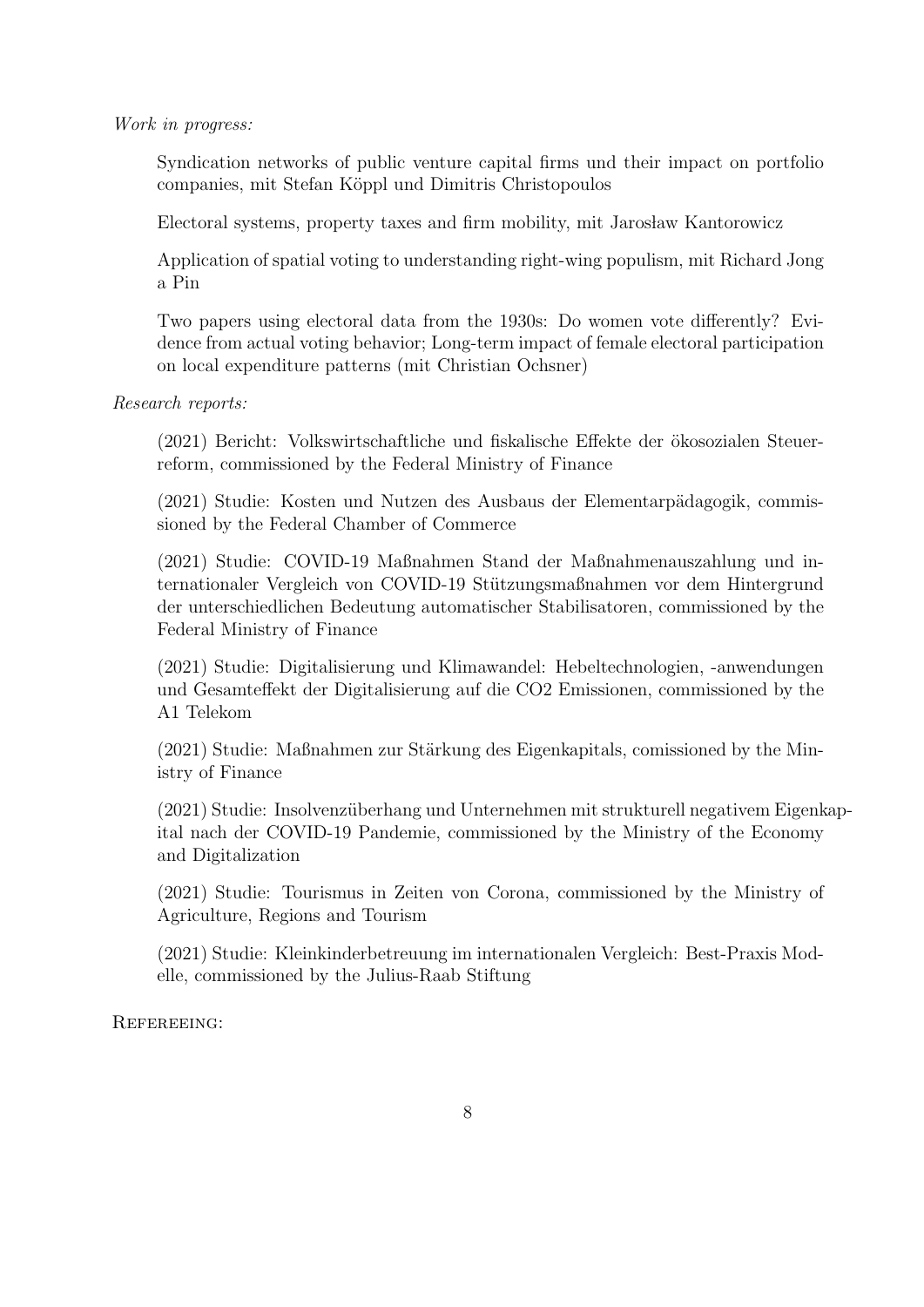## Journals:

Public Choice; Southern Economic Journal; European Journal of Political Economy; Empirica. Journal of European Economics; Empirical Economics; Comparative Economic Studies; Munich Social Science Review; Local Government Studies; Journal of Youth Studies; International Tax and Public Finance; Economic Modelling; Economic Analysis and Policy; The Social Science Journal; Scottish Journal of Political Economy; Publius: Journal of Federalism; Journal of Human Resources; Labour

Program committee: Annual Meeting of the European Public Choice Society (2018, 2019, 2020, 2021)

Conference and Seminar Talks: Invited Academic Talks (last five years):

Leipzig Colloquiium, January 2022

Research Seminar, University of Münster, scheduled  $15.07.2020$ 

Research Seminar, University of Groningen, scheduled 29.06.2020

Research Seminar, Maastricht University, 11.03.2020

Workshop at the German Minimum Wage Commission, Berlin, November 2019

Research Seminar, University of Konstanz, 2018

Workshop "The Political Economy of Mixed-member Systems", University of Bremen, 2017

Research Seminar, University of Navarra, 2016

Conference Talks (last five years):

2021: Annual Meeting of the European Public Choice Society (Lille); Annual Meeting of the Austrian Economic Association (Innsbruck)

2020: Annual Meeting of the Austrian Economic Association (Vienna)

2018: Annual Meeting of the European Public Choice Society (Rome); Annual Meeting of the Austrian Economic Association (Vienna); 11th Geoffrey J.D. Hewings Regional Economics Workshop (Vienna); Conference "The Unexpected Survival of the Welfare State" (Vienna)

2017: Annual Meeting of the European Public Choice Society (Budapest); Annual Meeting of the Austrian Economic Association (Linz); Silvaplana Workshop in Political Economy (Pontresina); Annual Meeting of the German Economic Association (Vienna); Conference "Populist threats to free society" of the Mont Pelerin Society (Stockholm)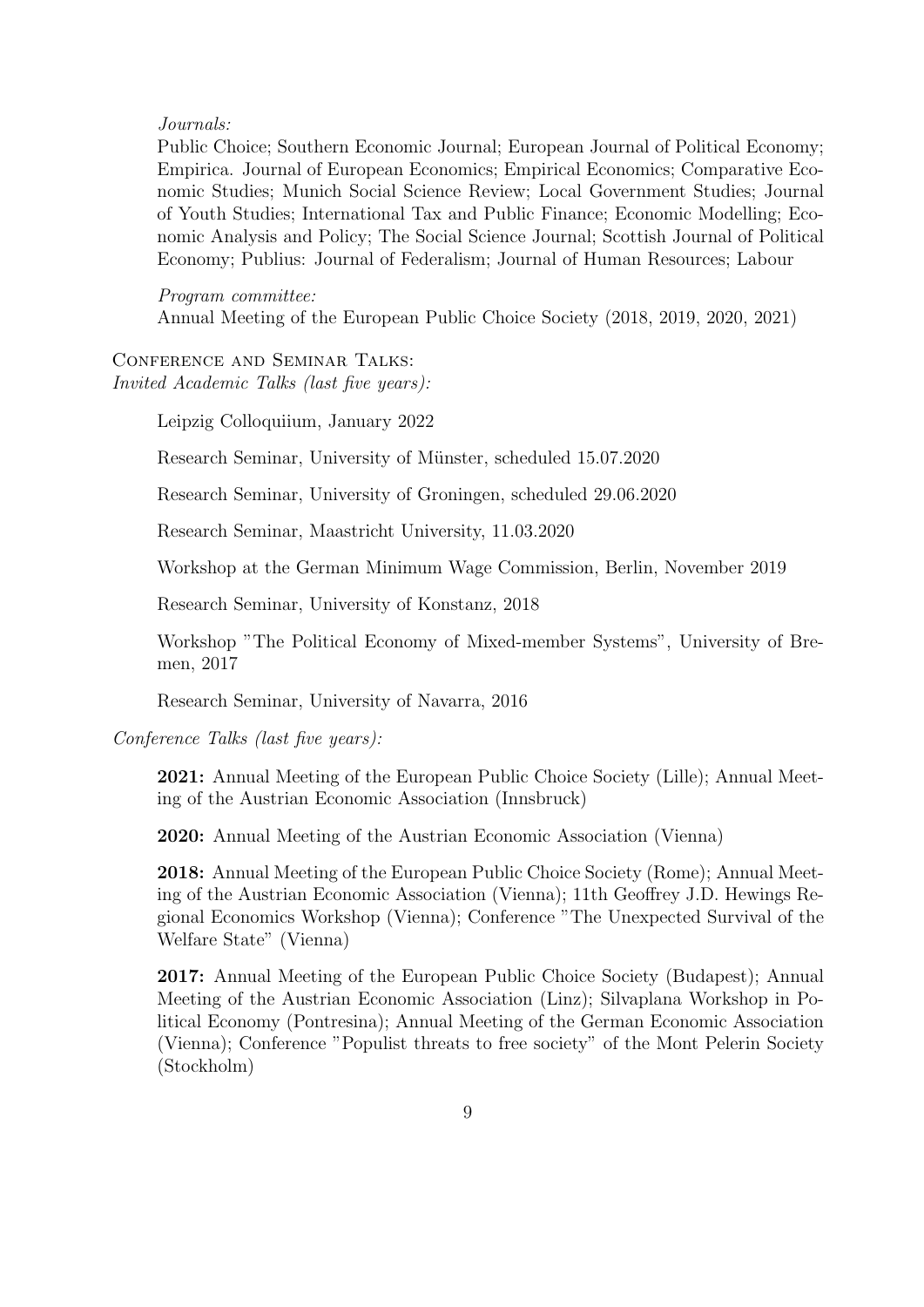2016: Annual Meeting of the European Public Choice Society (Freiburg); Annual Meeting of the Austrian Economic Association (Bratislava); Silvaplana Workshop in Political Economy (Pontresina); 10th Geoffrey J.D. Hewings Regional Economics Workshop (Vienna); Young Economists Conference at the Austrian Chamber of Labour (Vienna); Annual Meeting of the Applied Economics Assosciation (Sevilla)

## Selected Plenary Discussions, Keynotes, and Public Lectures (last five years):

2021: KV Norica plenary discussion of economic policies; family affairs hearing in the Austrian Parliament; Pfingstdialog, discussion of European economic policy; Finanz im Dialog at the Ministry of Finance, discussion of economic policies; Keynote speech at the NEOS party convention; Keynote speech A1 Rethink Responsibility; Volt Meeting Experts - Digitaler Wandel plenary discussion; Central European University plenary discussion of work in digital times; Oberoesterreichische Nachrichten plenery discussion Economic Policy after Trump; Keynote speech at the OOEVP party convention; Keynote speech Aufschwung Austria on economic policy; plenary discussion OBAG Forum; CROWE Sommergespräche on public debt; Invest Austria Annual Conference; Denkwerkstatt St. Lambrecht; Gründermesse Graz 2021; Industrie und Zukunftsforum Salzburg; ZEW 30th Aniversary, Mannheim; Colloquium OVP Wien;

2020: European Forum Alpbach, discussion of the welfare state; Salzburg Europe Summit, discussion of COVID-19 impact on the economy; budget hearing in the Austrian Parliament

2018: Aufschwung Austria, discussion of the Eurozone reforms; Museum Arbeitswelt, Steyr, plenary discussion of universal basic income; Neos Wien, "Enquete Direkte Demokratie", plenary discussion of direct democracy and federalism; Wirtschaftspolitische Akadamie at the Vienna University of Economics and Business "Erbschaftssteuer - Gerechtigkeit für Leistungsträger\*innen?", plenary discussion of inheritance taxation; Neos Lab plenary discussion of the Frauenvolksbegheren; Students for Liberty, plenary discussion of the Frauenvolksbegheren; ORF Radiokulturhaus, plenary discussion of curent issues in economic policy

2017: Initiative Anpacken, "Wieviel Veränderung braucht Stabilität?", plenary discussion of contemporary issues in Austrian economic policy; European Forum Alpbach "Grundeinkommen oder Sozialstaat?", invitation by the Austrian Chamber of Labour, plenary discussion of universal basic income and the welfare state; Diagonale Graz Festival of Austrian Film, Premiere "Free Lunch Society", plenary discussion of universal basic income; University of Vienna "Armut in der Lestungsgesellschaft", public lecture and plenary discussion of poverty and inequality; Bundeskongress JUNOS plenary discussion of issues in Austrian economic policy; NEOS Lab plenary discussion: "Frauen, Arbeit, Familie"; Wirtschaftspolitische Akadamie at the Vienna University of Economics and Business: plenary discussion of universal